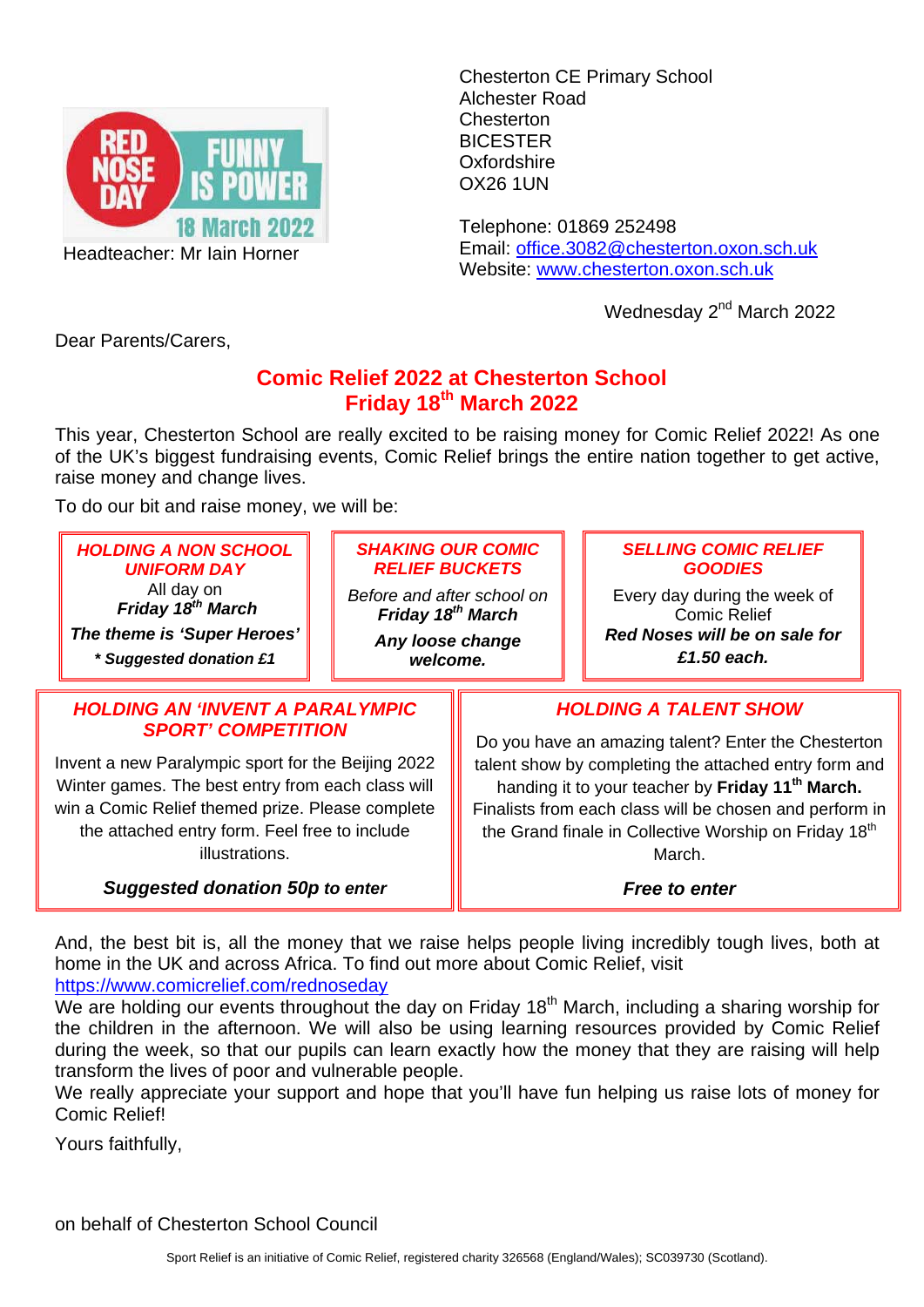



## Entry Form

| Name/s<br>(groups no<br>bigger than 4<br>please)                     |  |
|----------------------------------------------------------------------|--|
| Description of<br>act<br>(e.g. juggling,<br>ballet, joke<br>telling) |  |
| Extra<br>Information<br>(e.g. music<br>system<br>needed)             |  |

Your act should be no more than three minutes long.

**You can only enter as part of one act.** If you agree to enter as part of a group, please don't let your friends down by dropping out.

Please make sure that your act can be performed safely in a classroom and that you can provide any resources needed.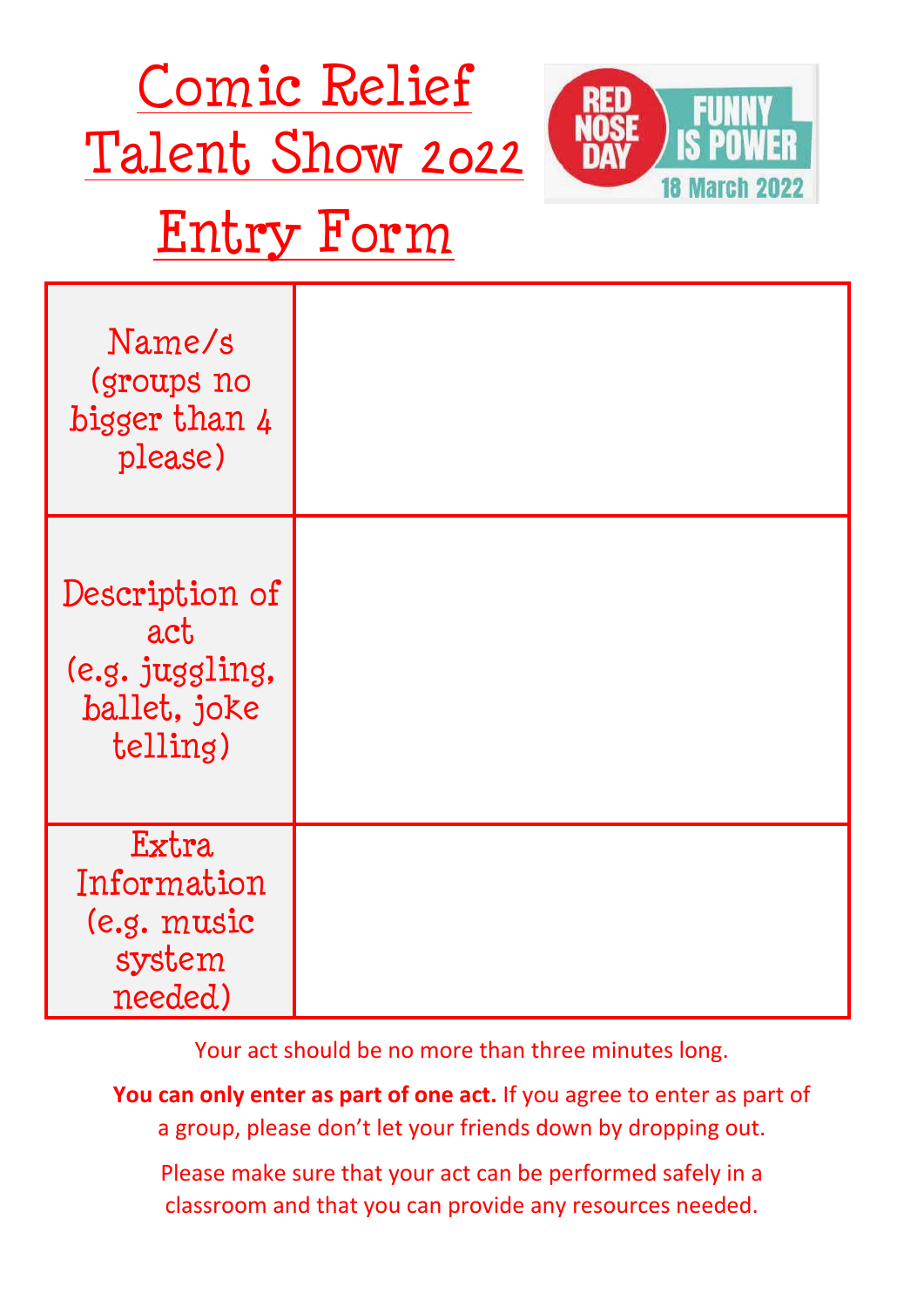Please submit this entry form to your class teacher by **Friday 11th March.**